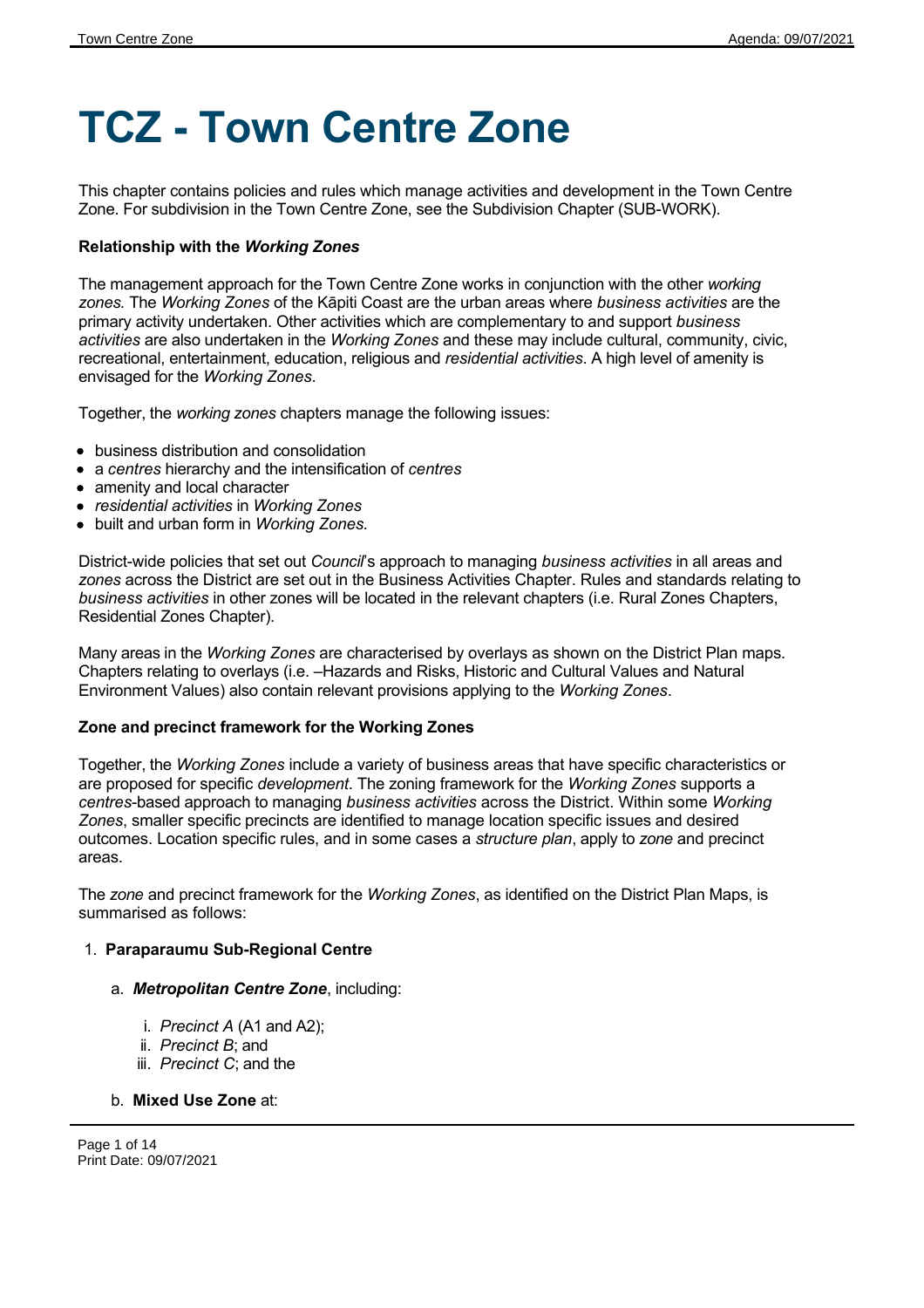- i. Ihakara Street West Precinct;
- ii. Ihakara Street East Precinct;
- iii. Kapiti Road; and
- iv. Paraparaumu North Gateway Precinct;
- 2. **Town Centre Zone**, including:
	- a. Ōtaki Main Street;
	- b. Ōtaki Rail;
	- c. Waikanae;
	- d. Paraparaumu Beach; and
	- e. Raumati Beach;

#### 3. **Local Centre Zone**, including:

- a. Paekākāriki;
- b. Raumati South;
- c. Kena Kena;
- d. Meadows Precinct;
- e. Te Moana Road;
- f. Mazengarb Road;
- g. Waikanae North Development Zone Precinct 6 Mixed Use; and
- h. Ngārara Zone Waimeha *Neighbourhood Development Area*;

#### 4. **Hospital Zone**;

#### 5. **General Industrial Zone**, including:

a. Ōtaki South Precinct; and

#### 6. **Airport Zone**, including:

- a. Airport Core Precinct;
- b. Airport Mixed Use Precinct;
- c. Airport Buffer Precinct; and
- d. *Aviation Heritage* Precinct.

# **Strategic Context**

The Primary Objectives that this chapter implements are:

- DO-O1 Tāngata Whenua;
- DO-O3 Development Management;
- DO-O8 Strong Communities:
- DO-O11 Character and Amenity Values;
- DO-O12 Housing Choice and Affordability;
- DO-O14 Access and Transport;
- DO-O15 Economic Vitality; and **e**
- DO-O16 Centres.  $\bullet$

#### **DO-O1** Tāngata Whenua

To work in partnership with the *tangata whenua* of the District in order to maintain *kaitiakitanga* of the District's resources and ensure that decisions affecting the natural *environment* in the District are made in accordance with the principles of Te Tiriti o Waitangi (Treaty of Waitangi).

Page 2 of 14 Print Date: 09/07/2021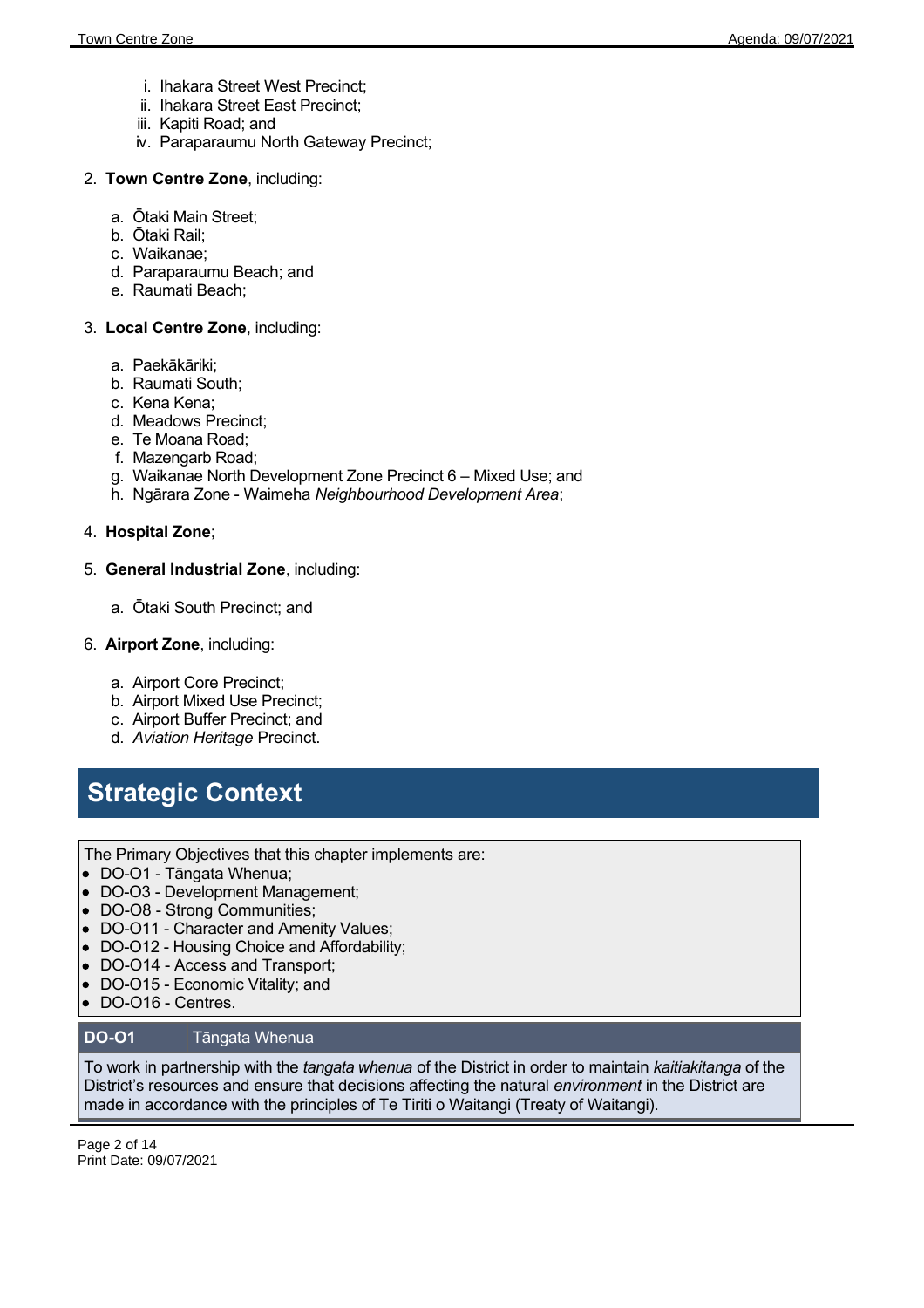#### **DO-O3** Development Management

To maintain a consolidated urban form within existing urban areas and a limited number of identified growth areas which can be efficiently serviced and integrated with existing townships, delivering:

- 1. urban areas which maximise the efficient end use of energy and integration with infrastructure;
- 2. a variety of living and working areas in a manner which reinforces the function and vitality of centres;
- 3. resilient communities where development does not result in an increase in risk to life or severity of damage to property from natural hazard events;
- 4. higher residential densities in locations that are close to centres and public open spaces, with good access to public transport;
- 5. management of development in areas of special character or amenity so as to maintain, and where practicable, enhance those special values;
- 6. sustainable natural processes including freshwater systems, areas characterised by the productive potential of the land, ecological integrity, identified landscapes and features, and other places of significant natural amenity;
- 7. an adequate supply of housing and areas for business/employment to meet the needs of the District's anticipated population which is provided at a rate and in a manner that can be sustained within the finite carrying capacity of the District; and
- 8. management of the location and effects of potentially incompatible land uses including any interface between such uses.

#### **DO-O8** Strong Communities

To support a cohesive and inclusive community where people:

- 1. have easy access and connectivity to quality and attractive public places and local social and community services and facilities;
- 2. have increased access to locally produced food, energy and other products and resources;
- 3. have improved health outcomes through opportunities for active living or access to health services; and
- 4. have a strong sense of safety and security in public and private spaces.

#### **DO-O11** Character and Amenity Values

To maintain and enhance the unique character and amenity values of the District's distinct communities so that residents and visitors enjoy:

- 1. relaxed, unique and distinct village identities and predominantly low-density residential areas characterised by the presence of mature vegetation, a variety of built forms, the retention of landforms and unique community identities;
- 2. vibrant, lively *town centres* supported by higher density residential and mixed use areas;
- 3. neighbourhood *centres*, village communities and employment areas characterised by high levels of amenity, accessibility and convenience;
- 4. productive rural areas, characterised by openness, natural landforms, areas and corridors of *indigenous vegetation*, and *primary production activities*; and
- 5. well managed interfaces between different types of land use areas (e.g. between living, working and rural areas and between potentially conflicting land uses, so as to minimise adverse *effect*s.

#### **DO-O12** Housing Choice and Affordability

To meet diverse community needs by increasing the amount of housing that:

- 1. is of densities, locations, types, attributes, size and tenure that meets the social and economic wellbeing needs of households in suitable urban and rural locations;
- 2. is affordable and adequate for lower income households; and
- 3. can respond to the changing needs of residents, regardless of age, mobility, health or lifestyle preference;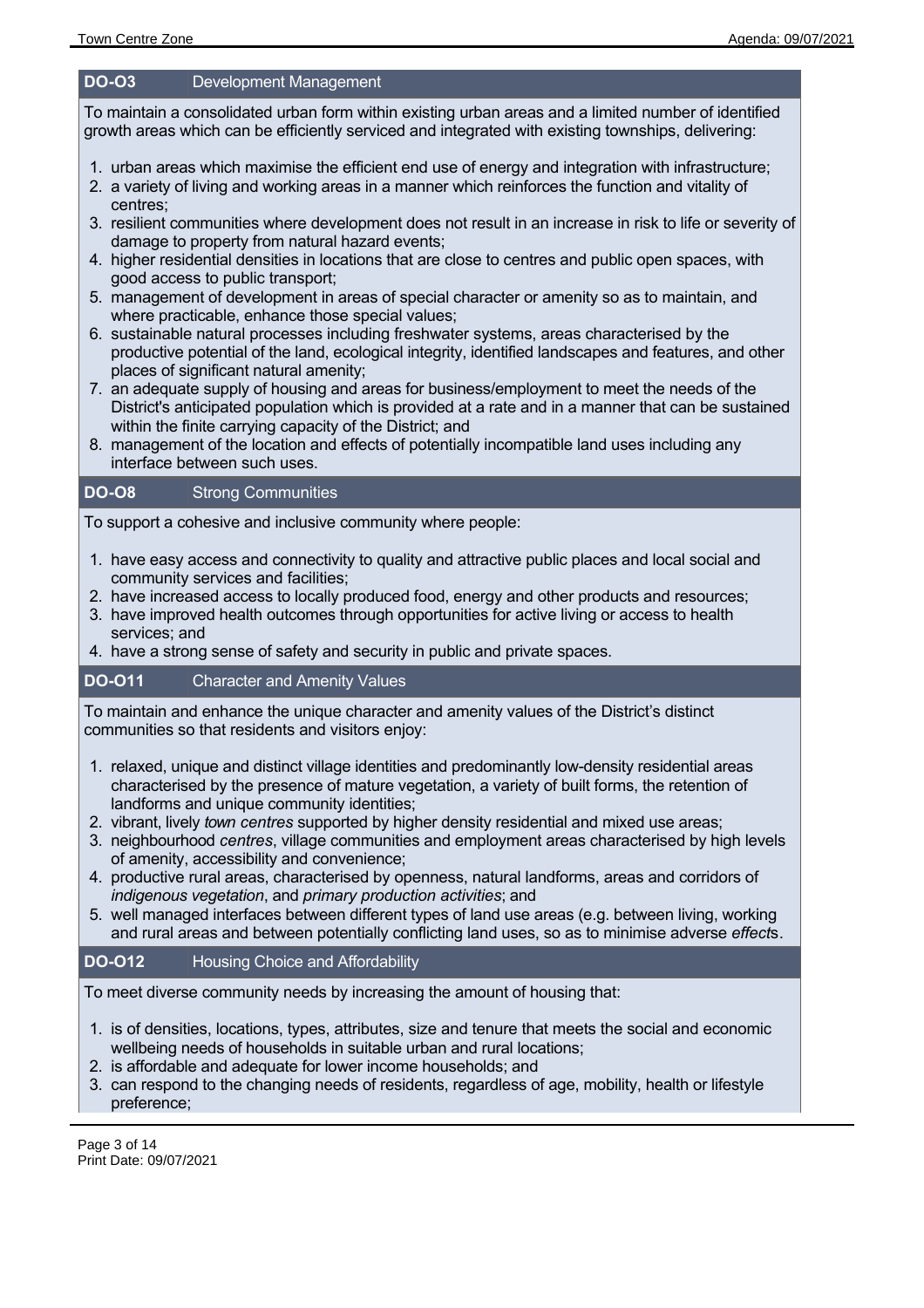while enhancing the amenity of living environments and contributing to the sustainability of communities and compatibility with the goals of environmental sustainability, in particular resource, water and energy efficiency.

#### **DO-O14** Access and Transport

To ensure that the transport system in the District:

- 1. integrates with land use and urban form and maximises accessibility;
- 2. improves the efficiency of travel and maximises mode choice to enable people to act sustainably as well as improving the resilience and health of communities;
- 3. contributes to a strong economy;
- 4. avoids, remedies or mitigates adverse *effect*s on land uses;
- 5. does not have its function and operation unreasonably compromised by other activities;
- 6. is safe, fit for purpose, cost effective and provides good connectivity for all communities; and
- 7. provides for the integrated movement of people, goods and services.

#### **DO-O15** Economic Vitality

To promote sustainable and on-going economic development of the local economy, including the rural sector, with improved number and quality of jobs and investment through:

1.

- a. encouraging *business activities* in appropriate locations within the District, principally through differentiating and managing various types of *business activities* both on the basis of the activity, and the potential local and strategic *effect*s of their operation;
- b. reinforcing a compact, well designed and sustainable regional form supported by an integrated *transport network*;
- c. enabling opportunities to make the economy more resilient and diverse;
- d. providing opportunities for the growth of a low carbon economy, including clean technology;
- e. minimising *reverse sensitivity effect*s on *business activities*, including *primary production activities* ; and
- f. enhancing the amenity of *Working Zones*;

while:

2.

- a. ensuring that economic growth and development is able to be efficiently serviced by *infrastructure*;
- b. encouraging commercial consolidation and the co-location of community services and facilities primarily within the *Paraparaumu Sub-Regional Centre* and *Town Centres*; and
- c. managing contamination, pollution, odour, noise and glare, associated with *business activities,* including *primary production activities*.

#### **DO-O16** Centres

To have vibrant, safe and economically sustainable *centres* that function as key employment and economic nodes and as a focus for social and community life, as public transport and local service hubs, and as places for living, entertainment and recreation that:

- 1. provide the primary focus for *commercial (*excluding *industrial)*, *retail* and community activities within the District;
- 2. support community cohesion and a sense of place;
- 3. reinforce a compact, well designed and sustainable District and regional form, through promoting and reinforcing a close proximity and good accessibility between living, business and employment areas;
- 4. encourage economic opportunities and *business activities* in a manner which promotes:
	- a. the *Paraparaumu Sub-Regional Centre* as the principal commercial, retail, cultural, civic and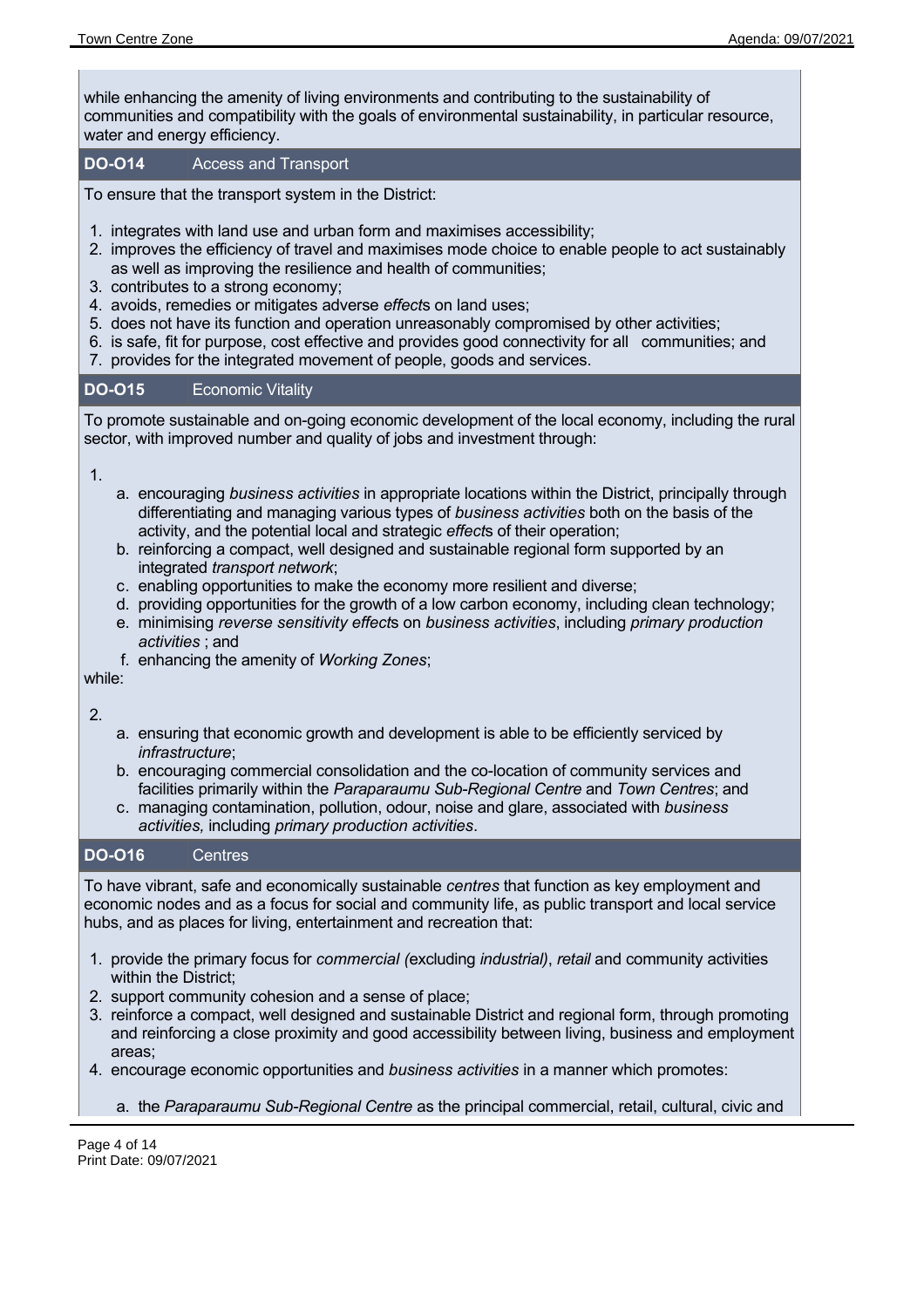tourist centre for the District, to be developed in a manner that:

- i. achieves an integrated and compact *metropolitan centre zone*, linking all Precincts through a well-connected pedestrian and *transport networks* offering a choice of efficient routes and a quality built environment;
- ii. provides for a broad range of mutually compatible activities that are integrated with pedestrian and public transport;
- iii. is supported by opportunities for medium density residential living;
- iv. consolidates community activities within Precinct B; and
- v. provides for *commercial* (excluding *industrial*) and *retail activities* in Precincts A1, A2 and C, with some restrictions on the scale and nature of *retail activities* in Precinct C
- b. the District's *town centres* at a scale and form that provides the urban focus for the commercial (excluding *industrial)*, tourism, education, entertainment, community and civic activities as well as opportunities for medium density residential living, where these meet the needs of the surrounding township community; and
- c. District's *local centres* to provide for *commercial activities* (excluding *industrial activities*), within a residential context, to primarily serve the local convenience, community and commercial needs of the surrounding residential community.

Provisions in other chapters of the Plan may also be relevant.

## **Policies TCZ-P1** Town Centres *Town centres* are managed to enable *retail activities* that provide '*convenience*' *goods* and a range of '*comparison' goods* to serve the major weekly household shopping needs of the local community, as well as a range of other business, cultural and *community facilities* and services. *Large format* retail will be managed to ensure it is of an appropriate scale and can be integrated into the existing urban fabric and character. *Town centres* may service a 'niche' destination retail market, as well as contain higher density *residential activities* and some community and civic activities. *Town centres* are located within the *Town Centre Zones* at Ōtaki Main Street, Ōtaki Rail, Waikanae, Paraparaumu Beach and Raumati Beach. **TCZ-P2** | Centres Hierarchy The role, function, distribution, size and design of each *centre* is managed according to a *centres* hierarchy to ensure they can collectively meet community needs, and enable employment, goods and services to be accessed efficiently and equitably by the community. *Development*, use and *subdivision* within each *centre* will be of a type, scale, intensity and design appropriate to the position of that *centre* in the hierarchy. *Centres* include a range of activities that are compatible with and support their functioning, including community and civic activities, educational and cultural activities, and appropriate *residential activities*. The hierarchy of *centres* within the District is as follows: 1. *Paraparaumu Sub-Regional Centre* (encompassing the Metropolitan Centre Zone and the Mixed Use Zone);

- 2. *Town Centres*; and
- 3. *Local Centres.*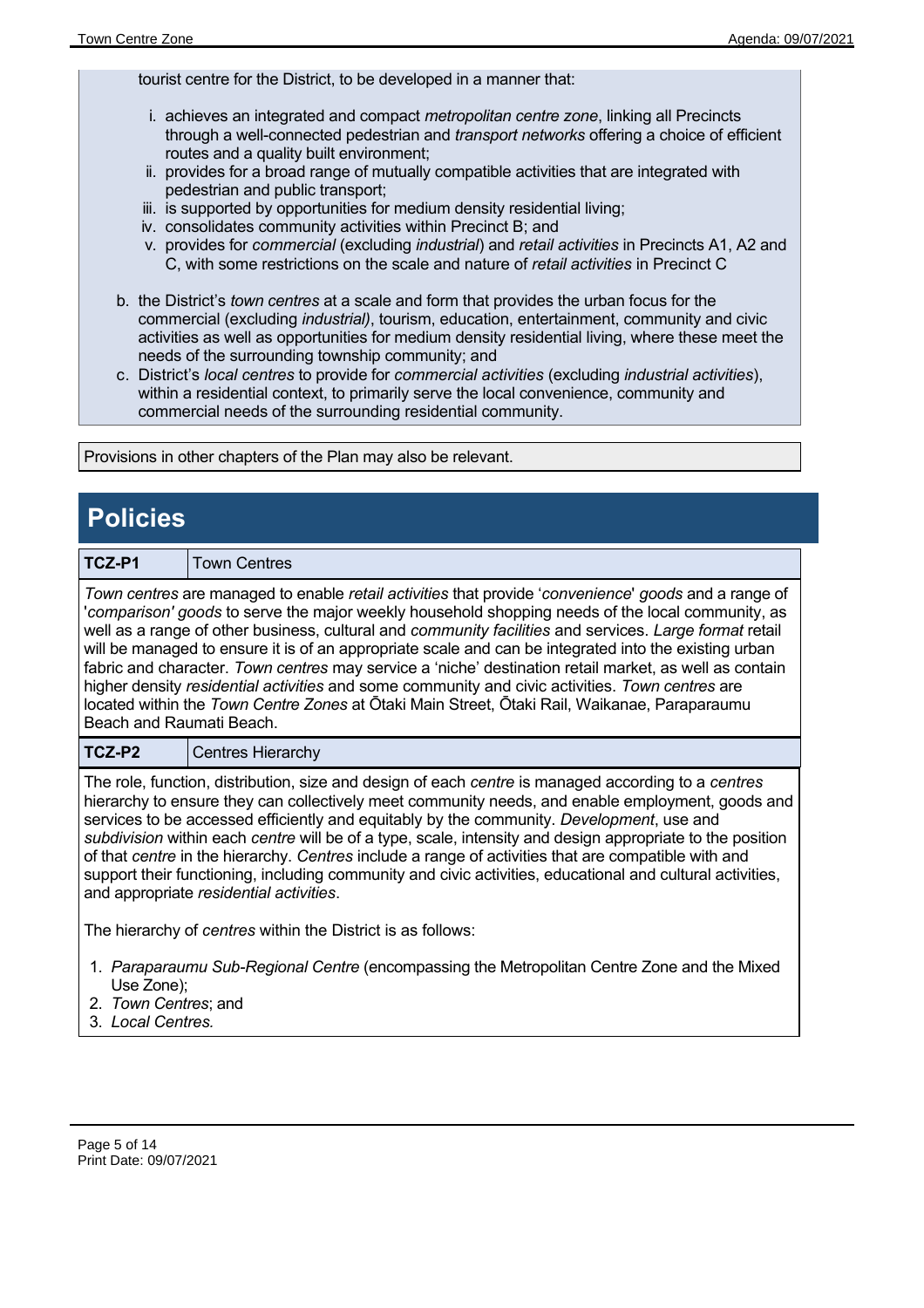

#### **TCZ-Figure 1**: Diagrammatic representation of the centres hierarchy in TCZ-P2



- 1. does not undermine the role, function and viability of other higher or similar *centres*;
- 2. is consistent with the identified role and function of the *centre*;
- 3. increases the range of compatible and complementary land uses and activities within the *centre*;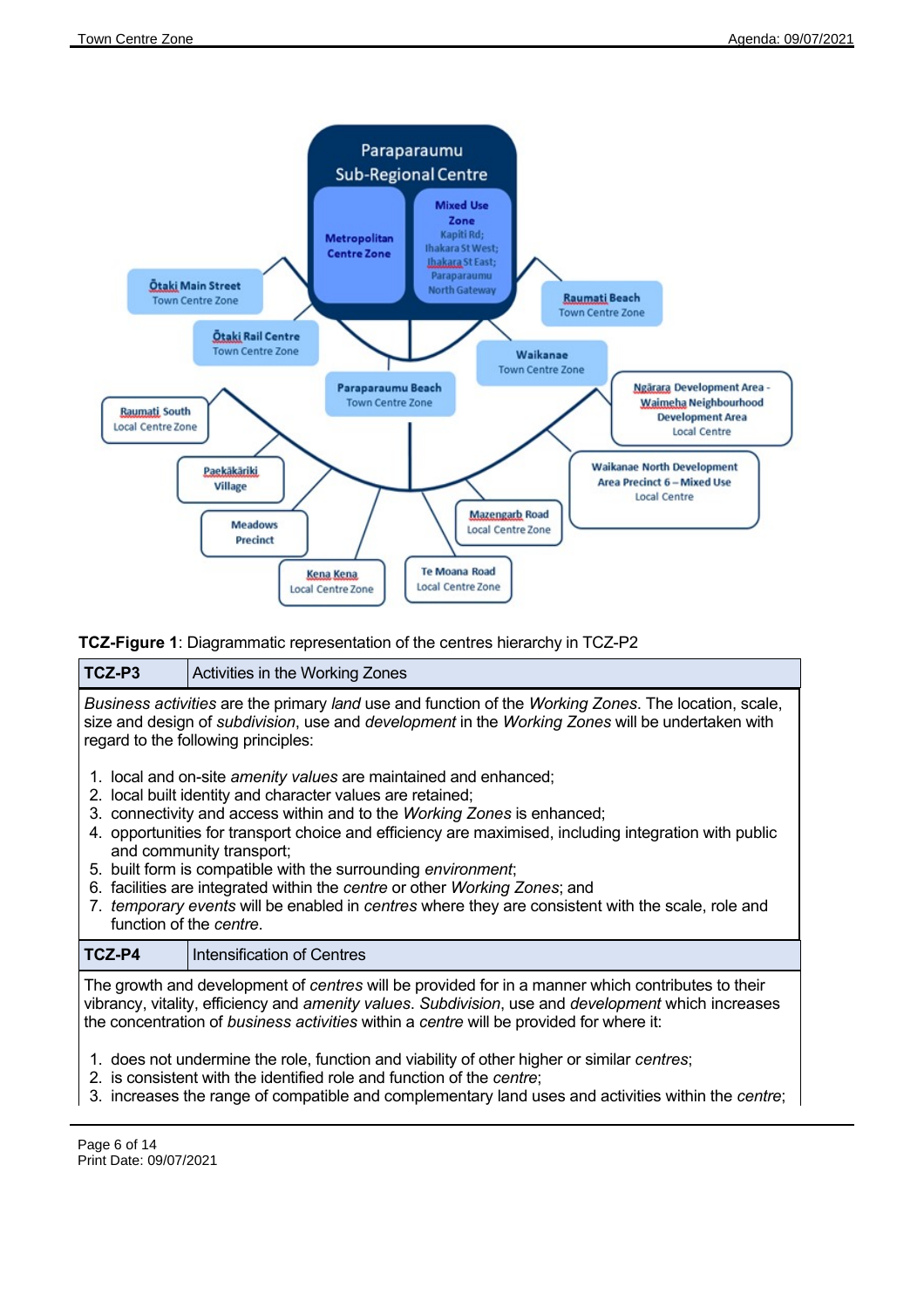- 4. supports a high level of access and connectivity within the *centres* and between the *centres*, recreational and residential areas;
- 5. contributes to a high amenity *environment* and provides a strong sense of place; and
- 6. supports increased residential living opportunities, where appropriate.

| TCZ-P5 | Mixed Use Activities in Centres                                                                                                                                                                                                                                                                            |
|--------|------------------------------------------------------------------------------------------------------------------------------------------------------------------------------------------------------------------------------------------------------------------------------------------------------------|
|        | Mixed use development, including residential activities, will be enabled in centres to enhance the<br>viability and vitality of the centre where a high level of amenity for residents, businesses and visitors is<br>achieved in accordance with the principles in Appendix 20 Centres Design Principles. |
|        |                                                                                                                                                                                                                                                                                                            |

### **TCZ-P6** Urban form and design of centres

*Subdivision*, use and *development* in *centres* must be undertaken in a manner that achieves efficient integration with necessary *infrastructure*, reinforces the District's consolidated urban form and sense of place, and provides for a high quality interface between built form and public space. To achieve this, the principles in the Centres Design Principles in Appendix 20 will be applied.

| TCZ-P7<br>Connectivity to and within Centres |  |
|----------------------------------------------|--|
|----------------------------------------------|--|

*Subdivision,* use and *development* will be designed and located to enhance connectivity and access to public transport, shops and services and *centres* in general accordance with the following principles:

- 1. effective and efficient transport routes and facilities will connect new developments with the surrounding context;
- 2. public spaces and streets will be designed to support a mix of *land* uses and activities;
- 3. the provision of transport routes and nodes will be designed to integrate with adjoining *land* uses;
- 4. opportunities for active modes and integration with public transport routes will be provided for where it is appropriate;
- 5. missing transport links will be completed;
- 6. high traffic-generating activities and busy *roads* which divide *centres* or act as a physical barrier to the connectivity of a *centre* will be managed to avoid, remedy or mitigate adverse e*ffects*; and
- 7. landmarks and transport nodes will be linked with well-defined pedestrian pathways where appropriate.

## **Rules**

| TCZ-R1                | Any activity that is a <i>permitted activity</i> under the rules in this chapter.                                                                                                                                                                                                                                                                                                                                                                                                                                                                                                                                                                                                                                                                                                                                                                                                                                                                                                                                                                                        |
|-----------------------|--------------------------------------------------------------------------------------------------------------------------------------------------------------------------------------------------------------------------------------------------------------------------------------------------------------------------------------------------------------------------------------------------------------------------------------------------------------------------------------------------------------------------------------------------------------------------------------------------------------------------------------------------------------------------------------------------------------------------------------------------------------------------------------------------------------------------------------------------------------------------------------------------------------------------------------------------------------------------------------------------------------------------------------------------------------------------|
| Permitted<br>Activity | <b>Standards</b><br>1. Hours of operation for any activity adjoining or facing the Residential Zones shall<br>be limited to between 7.00am and 11.00pm, 7 days a week.<br>2. The activity must not cause offensive or objectionable odour, <i>dust</i> or smoke at or<br>beyond the boundary of the site on which it is occurring.<br>3. Light level from the activity must not exceed 10 lux, measured 1.5 metres inside<br>the boundary of any adjoining Rural or Residential Zone.<br>4. Subject sites must be maintained so that they are clear of all rubbish, except<br>waste materials which are temporarily stored pending disposal elsewhere, and all<br>materials (including goods, machinery, vehicles, boxes, crates, pallets and waste<br>material) must be stored in a neat and tidy manner.<br>5. Activities adjoining the Residential Zones and storage areas containing refuse, by-<br>products or raw materials (unless fronting a service lane) must be screened by a<br>2 metre high close-boarded fence or shrubs or trees of an equivalent height. |
| TCZ-R2                | Any activity which is not specified as a permitted, controlled, restricted discretionary,<br>discretionary, or non-complying activity in the rules in this chapter.                                                                                                                                                                                                                                                                                                                                                                                                                                                                                                                                                                                                                                                                                                                                                                                                                                                                                                      |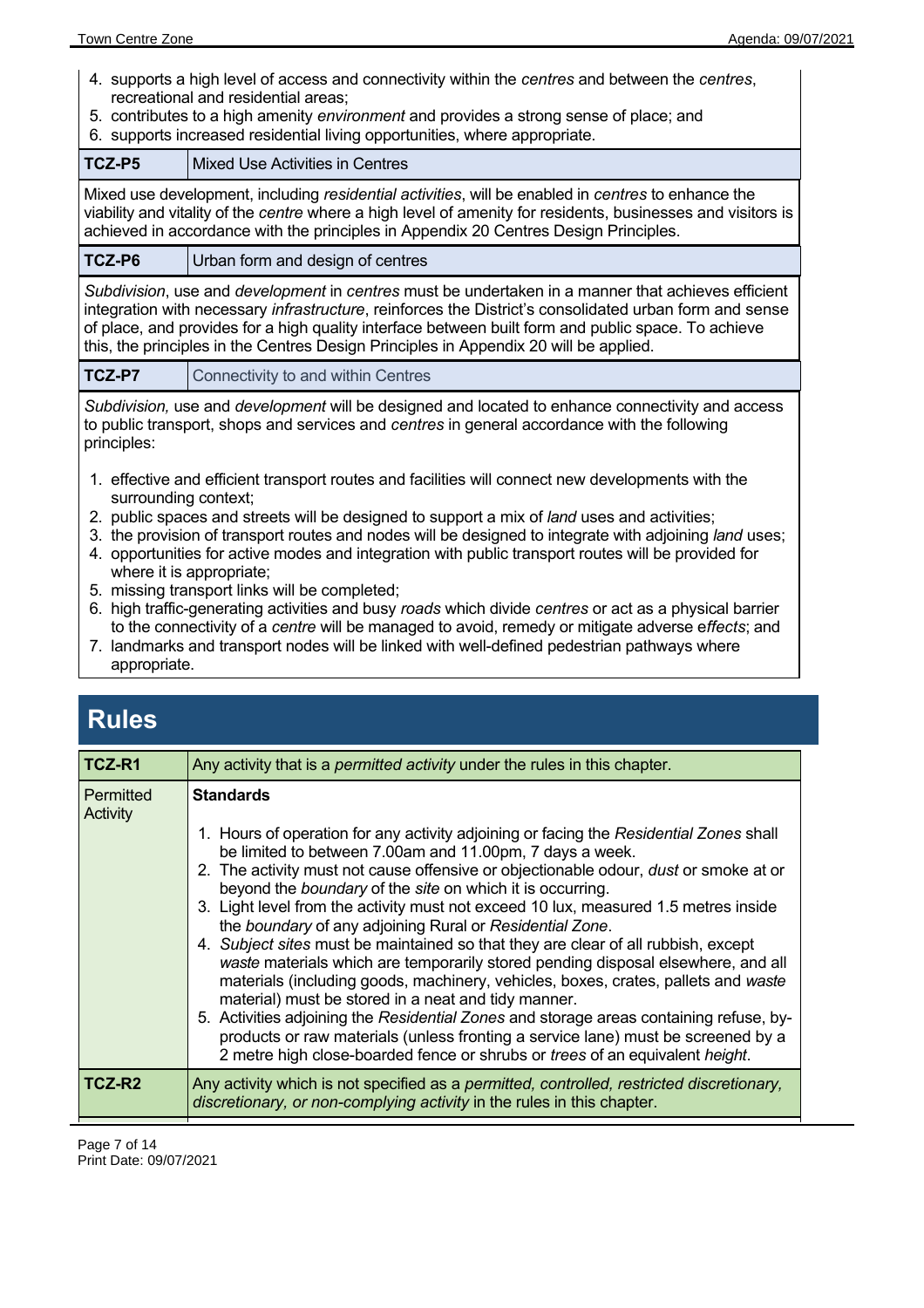| Permitted<br>Activity | <b>Standards</b>                                                                                                                                                                         |  |  |  |
|-----------------------|------------------------------------------------------------------------------------------------------------------------------------------------------------------------------------------|--|--|--|
|                       | 1. The activity complies with all <i>permitted activity</i> standards in this chapter                                                                                                    |  |  |  |
| TCZ-R3                | Retail activities.                                                                                                                                                                       |  |  |  |
|                       | Measurement criteria apply to activities under this rule.                                                                                                                                |  |  |  |
| Permitted<br>Activity | <b>Standards</b>                                                                                                                                                                         |  |  |  |
|                       | 1. Retail activities must have a maximum retail floor space of 500m <sup>2</sup> for any building<br>or a maximum building coverage of 100% per total site area, whichever is lesser.    |  |  |  |
|                       | <b>Measurement Criteria:</b>                                                                                                                                                             |  |  |  |
|                       | When measuring building coverage, include:<br>a. any part of the site subject to a designation that may be taken or acquired under<br>the Public Works Act 1981.                         |  |  |  |
|                       | Exclude:<br>a. any section of any buildings that extends out beyond the ground floor level limits of<br>the building and overhangs the ground.<br>b. The footprint of any minor building |  |  |  |
| <b>TCZ-R4</b>         | <b>Commercial activities.</b>                                                                                                                                                            |  |  |  |
|                       | Excludes:                                                                                                                                                                                |  |  |  |
|                       | • Retail activities<br>• Industrial activities                                                                                                                                           |  |  |  |
| Permitted             | • non-commercial ancillary activities to the commercial activity.<br><b>Standards</b>                                                                                                    |  |  |  |
| Activity              |                                                                                                                                                                                          |  |  |  |
|                       | Note: see rule TCZ-R3 for ancillary retail activities. See rule TCZ-R5 for ancillary<br>residential activities. See rule TCZ-R8 for ancillary industrial activities.                     |  |  |  |
| TCZ-R5                | Residential activities (excluding visitor accommodation that is not temporary<br>residential rental accommodation)                                                                       |  |  |  |
| Permitted<br>Activity | <b>Standards</b>                                                                                                                                                                         |  |  |  |
|                       | 1. Residential activities must only be located above the ground floor level or be<br>separated from all street frontages by retail activities.                                           |  |  |  |
| TCZ-R6                | New buildings and structures and additions and alterations to existing buildings and<br>structures.                                                                                      |  |  |  |
|                       | Excludes:<br>• New minor buildings and additions and alterations to existing minor buildings.                                                                                            |  |  |  |
|                       | • New buildings and structures and additions and alterations to existing buildings and<br>structures, in the Raumati Beach Town Centre Zone (see TCZ-R7).                                |  |  |  |
|                       | Height measurement criteria, and measurement criteria apply to activities under this<br>rule.                                                                                            |  |  |  |
| Permitted<br>Activity | <b>Standards</b>                                                                                                                                                                         |  |  |  |
|                       | 1. The maximum height of any building or structure from original ground level shall<br>be 12 metres and no building shall be more than 3 storeys above the original                      |  |  |  |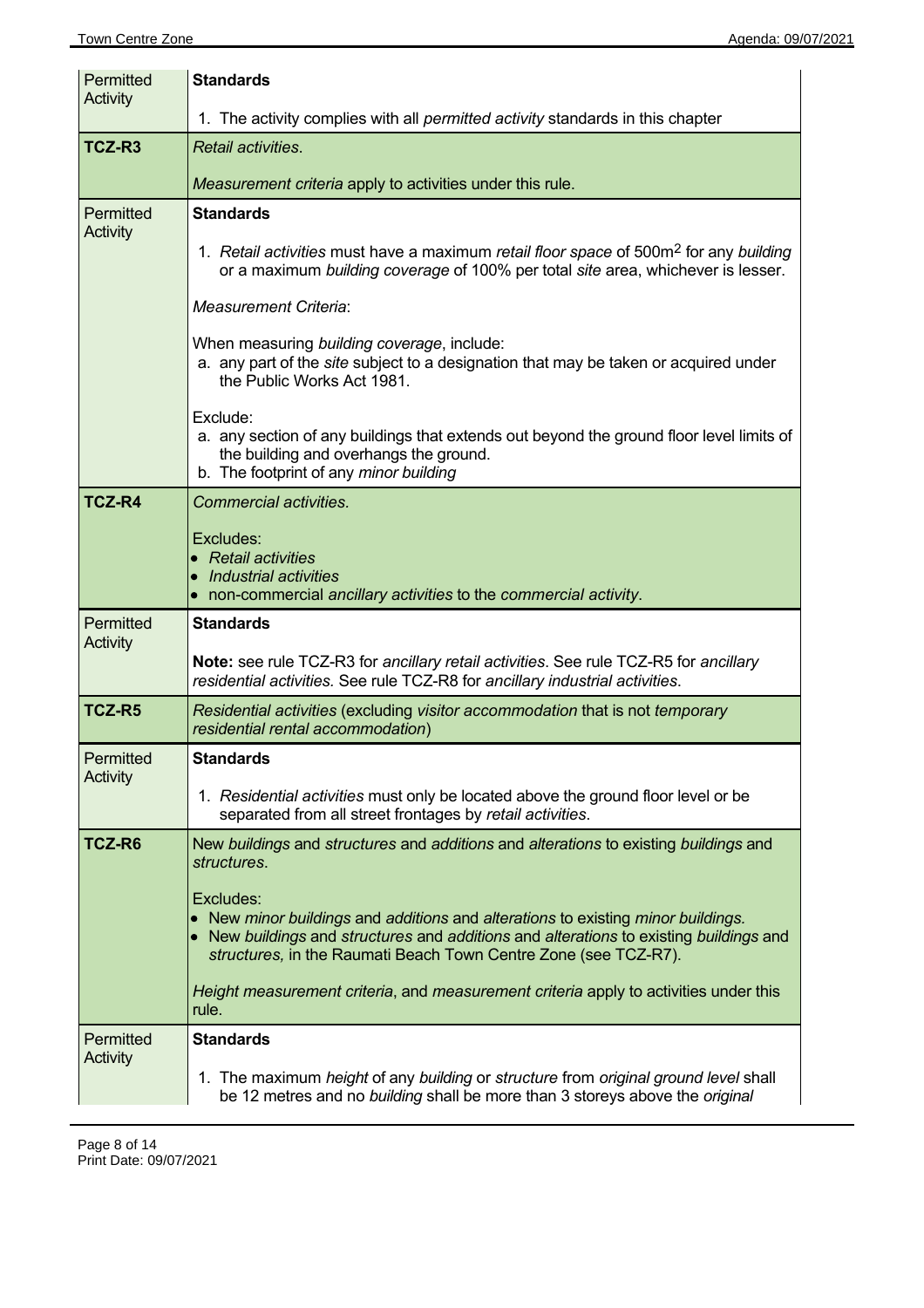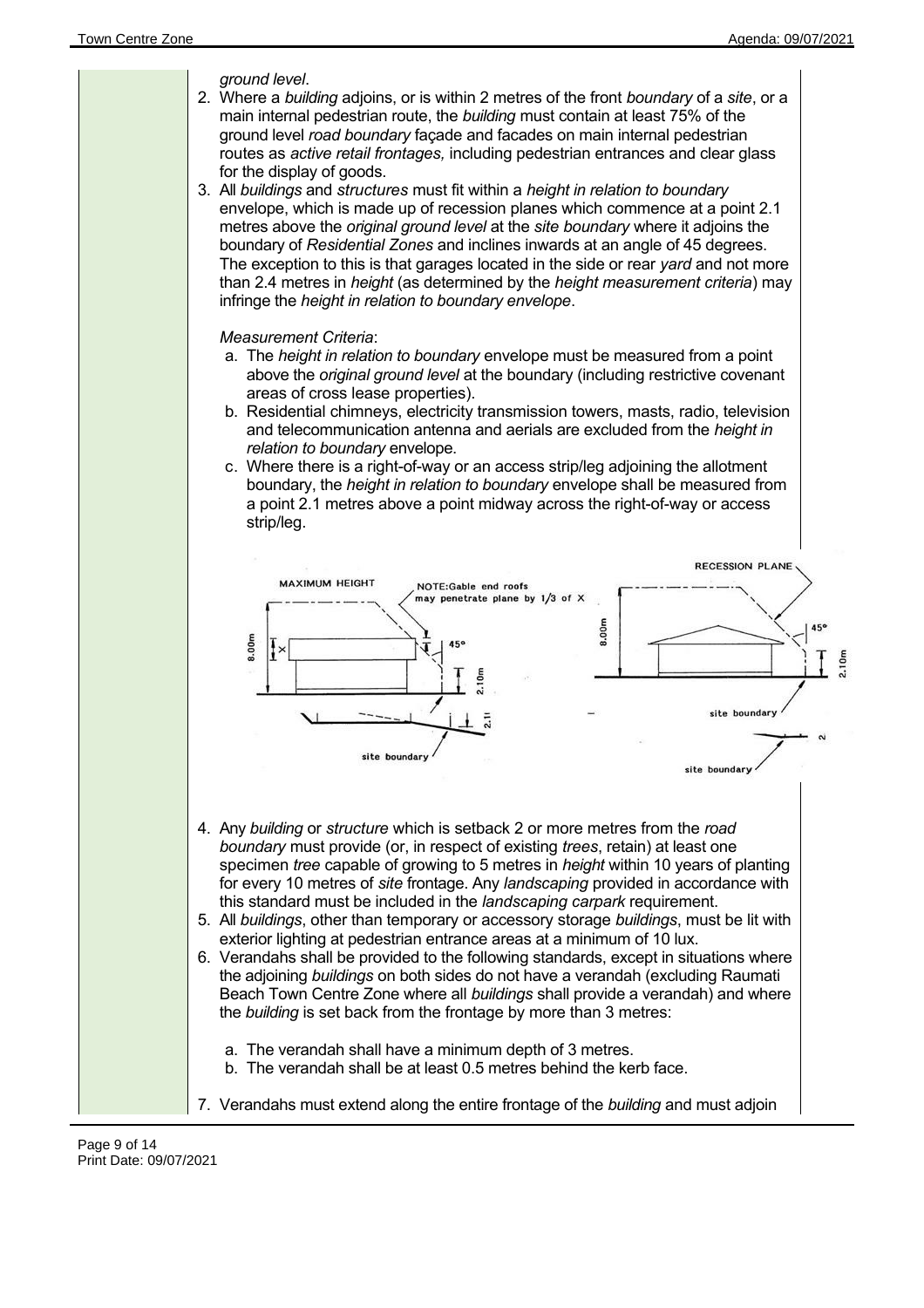|                       | existing verandahs on adjacent buildings.<br>8. Verandahs must have exterior lighting at pedestrian entrance areas at a minimum<br>of 10 lux.<br>9. Buildings and structures shall be sited a minimum of 4 metres from the boundary<br>of any Residential Zone.<br>10. No building or structure shall be set back more than 2 metres from the legal road<br>boundary or main internal pedestrian route edge. Any setback less than 2 metres<br>must be entirely paved for pedestrian circulation (except for ancillary landscaping).<br>This rule does not apply to ancillary buildings or structures; that is buildings or<br>structures used for a purpose which is secondary to the main use of the site and<br>which are located to the rear of the main building on the site.<br>11. Pedestrian pathways must be provided with a minimum width of 2 metres and be<br>separated by appropriate marking/delineation from traffic movements from all car<br>parking areas to the building entrances and between building entrances.                                                                                                                                                                                                                                                                                                                                                                                                                                                                                                                                                                                                                                                                                                                                                                                                                                                                                                                                                                                                                       |
|-----------------------|-------------------------------------------------------------------------------------------------------------------------------------------------------------------------------------------------------------------------------------------------------------------------------------------------------------------------------------------------------------------------------------------------------------------------------------------------------------------------------------------------------------------------------------------------------------------------------------------------------------------------------------------------------------------------------------------------------------------------------------------------------------------------------------------------------------------------------------------------------------------------------------------------------------------------------------------------------------------------------------------------------------------------------------------------------------------------------------------------------------------------------------------------------------------------------------------------------------------------------------------------------------------------------------------------------------------------------------------------------------------------------------------------------------------------------------------------------------------------------------------------------------------------------------------------------------------------------------------------------------------------------------------------------------------------------------------------------------------------------------------------------------------------------------------------------------------------------------------------------------------------------------------------------------------------------------------------------------------------------------------------------------------------------------------------------------|
| TCZ-R7                | New buildings and structures and additions and alterations to existing buildings and<br>structures and activities in the Raumati Beach Town Centre Zone.<br>Excludes:<br>• New minor buildings and additions and alterations to existing minor buildings.<br>Qualifying criteria apply to activities under this rule.                                                                                                                                                                                                                                                                                                                                                                                                                                                                                                                                                                                                                                                                                                                                                                                                                                                                                                                                                                                                                                                                                                                                                                                                                                                                                                                                                                                                                                                                                                                                                                                                                                                                                                                                       |
| Permitted<br>Activity | <b>Standards</b><br>1. The activity must comply with the <i>permitted activity</i> standards for new<br>buildings and structures and additions and alterations to existing buildings and<br>structures under TCZ-R6.<br>2. No building or structure shall be set back from the road boundary except where<br>the setback provides open space/courts for non-vehicle use. This rule does not<br>apply to ancillary buildings and structures; that is buildings and structures used for<br>a purpose which is secondary to the main use of the site and which are located to<br>the rear of the main building on the site.<br>3. Any buildings used for residential activities (excluding visitor accommodation that<br>is not temporary residential rental accommodation) must comply with the<br>following standards:<br>a. A ground floor retail or commercial (excluding industrial) use must face the<br>street with a main residential front door accessed from the street.<br>b. A building recess must be provided for each 12 metres of building length. The<br>recess must have a minimum horizontal length and width of 3 metres x 3<br>metres, and must be at least 1 metre lower than the adjoining section of the<br>building (this reduced section shall extend from one side of the building to the<br>other). In relation to this standard, building length is the external measurement<br>of the building from front to back, or from one side to the other. The recess<br>shall not apply to the ground floor street frontage.<br>c. Each residential unit must provide a private outdoor living space of at least<br>20m <sup>2</sup> , with a minimum dimension of 1.5 metres. The outdoor living<br>space must be directly accessible from a living room (lounge / dining / family<br>$etc.$ )<br>4. Residential buildings must be acoustically designed to achieve the permitted<br>activity standards in the Noise chapter.<br><b>Qualifying Criteria:</b><br>Outdoor Living Space may be covered but may not be enclosed. An Outdoor |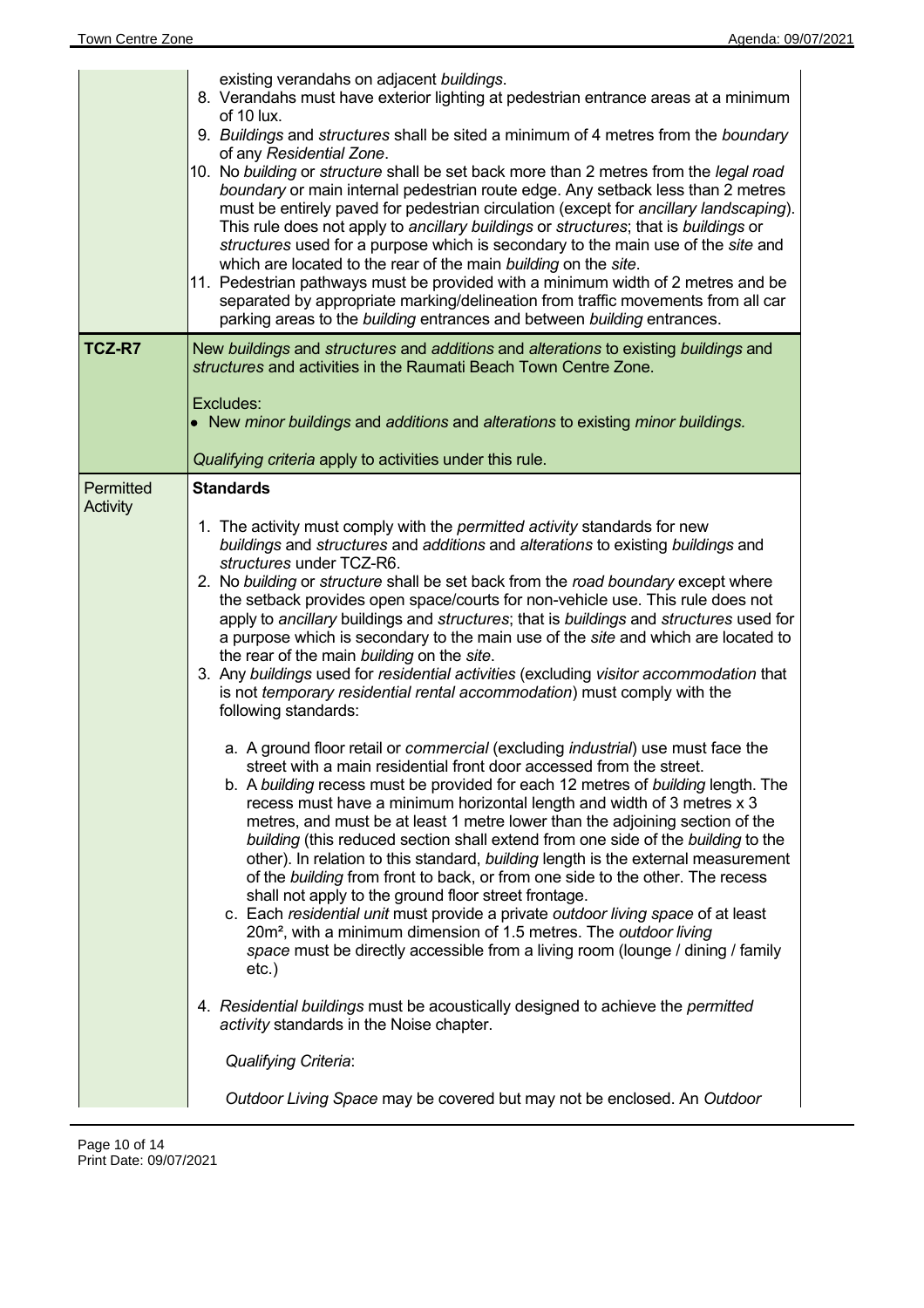|                                                              | Living Space does not include vehicle parking areas, driveways, service and<br>delivery areas, rubbish bin storage, areas for rainwater tanks, effluent drainage<br>areas and other utility areas or group residential building communal open space.                                                                                                                                                                                      |                                                                                                                                                                                                                                                                                                                                                                                                                                                                                                                                                                                                                                                                                                                                                                                                                                                                                                      |  |  |
|--------------------------------------------------------------|-------------------------------------------------------------------------------------------------------------------------------------------------------------------------------------------------------------------------------------------------------------------------------------------------------------------------------------------------------------------------------------------------------------------------------------------|------------------------------------------------------------------------------------------------------------------------------------------------------------------------------------------------------------------------------------------------------------------------------------------------------------------------------------------------------------------------------------------------------------------------------------------------------------------------------------------------------------------------------------------------------------------------------------------------------------------------------------------------------------------------------------------------------------------------------------------------------------------------------------------------------------------------------------------------------------------------------------------------------|--|--|
| TCZ-R8                                                       | Industrial activities.<br>Excludes:<br>non-industrial ancillary activities to the industrial activity                                                                                                                                                                                                                                                                                                                                     |                                                                                                                                                                                                                                                                                                                                                                                                                                                                                                                                                                                                                                                                                                                                                                                                                                                                                                      |  |  |
| Permitted<br><b>Activity</b><br>TCZ-R9                       | <b>Standards</b><br>1. Industrial activities must be located above the ground floor level or be separated<br>from all street frontages by retail activities.<br>Note: See MUZ-R3 for ancillary commercial activities.<br>Any activity which is listed as a permitted activity or a controlled activity and does not<br>comply with one of more of the associated standards, unless otherwise specifically<br>stated.                      |                                                                                                                                                                                                                                                                                                                                                                                                                                                                                                                                                                                                                                                                                                                                                                                                                                                                                                      |  |  |
| <b>Restricted</b><br><b>Discretionary</b><br><b>Activity</b> | <b>Standards</b>                                                                                                                                                                                                                                                                                                                                                                                                                          | <b>Matters of Discretion</b><br>1. Consideration of the effects of the<br>standard not met.<br>2. Measures to avoid, remedy or mitigate<br>adverse effects.<br>3. Cumulative effects.                                                                                                                                                                                                                                                                                                                                                                                                                                                                                                                                                                                                                                                                                                                |  |  |
| <b>TCZ-R10</b>                                               | Retail activities that do not comply with one or more of the permitted activity<br>standards.                                                                                                                                                                                                                                                                                                                                             |                                                                                                                                                                                                                                                                                                                                                                                                                                                                                                                                                                                                                                                                                                                                                                                                                                                                                                      |  |  |
| <b>Restricted</b><br><b>Discretionary</b><br><b>Activity</b> | <b>Standards</b><br>1. Retail activities in the following zones<br>shall have a ground level retail floor<br>space less than:<br>a. 1000m <sup>2</sup> in the Raumati Beach<br>Town Centre Zone;<br>b. 1000m <sup>2</sup> in the Otaki Main Street<br>Town Centre Zone;<br>c. 2000m <sup>2</sup> in the Paraparaumu<br>Beach Town Centre Zone.<br>2. Supermarkets in the Waikanae Town<br>Centre Zone and Ōtaki Rail Town<br>Centre Zone. | <b>Matters of Discretion</b><br>1. Location, layout, size and design of the<br>proposed development.<br>2. Consideration of the standard(s) not<br>met<br>3. The extent of consistency with the<br><b>Crime Prevention Through</b><br>Environmental Design Guidelines in<br>Appendix 6, Council's Subdivision and<br>Development Principles and<br>Requirements 2012 and the Centres<br>Design Principles in Appendix 20.<br>4. Visual, character, amenity and<br>streetscape effects.<br>5. Traffic and transport effects.<br>6. Location and design of parking, traffic<br>circulation areas, loading and access.<br>7. Public safety.<br>8. Context and surroundings.<br>9. Cumulative effects.<br>10. Whether any nuisance effects are<br>created.<br>11. The consistency with the relevant<br>objectives and policies.<br>12. Economic effects including effects on<br>the vitality of centres. |  |  |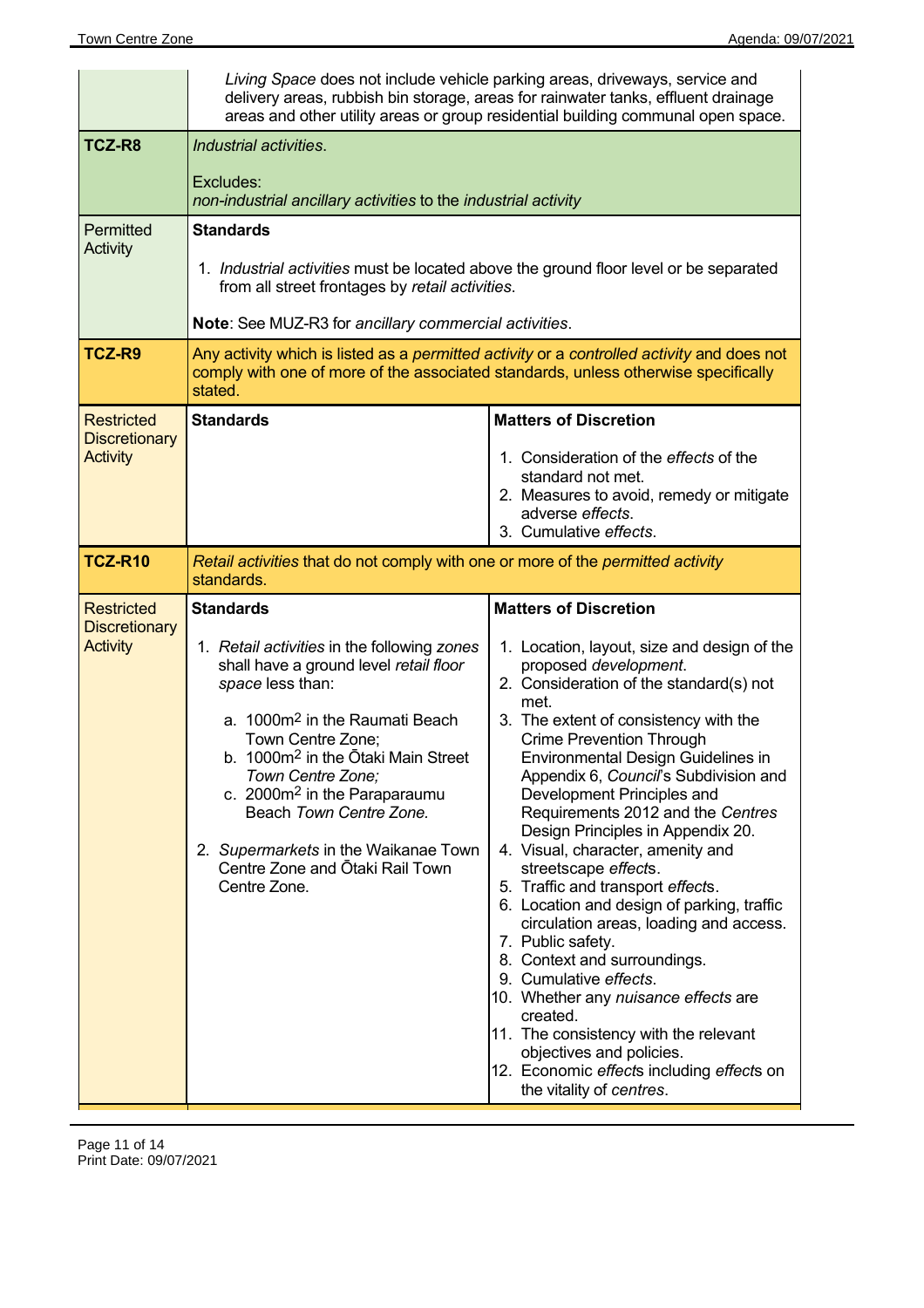| TCZ-R11                                   | New buildings and structures and additions and alterations to existing buildings and<br>structures where one or more of the permitted activity standards is not met.                                                                                                                                                                                                                                                                                                                                                                   |                                                                                                                                                                                                                                                                                                                                                                                                                                                                                                                                                                                                                                                                                                                                                                                                                                                                                                                 |  |  |
|-------------------------------------------|----------------------------------------------------------------------------------------------------------------------------------------------------------------------------------------------------------------------------------------------------------------------------------------------------------------------------------------------------------------------------------------------------------------------------------------------------------------------------------------------------------------------------------------|-----------------------------------------------------------------------------------------------------------------------------------------------------------------------------------------------------------------------------------------------------------------------------------------------------------------------------------------------------------------------------------------------------------------------------------------------------------------------------------------------------------------------------------------------------------------------------------------------------------------------------------------------------------------------------------------------------------------------------------------------------------------------------------------------------------------------------------------------------------------------------------------------------------------|--|--|
|                                           | Excludes:<br>• New minor buildings and additions and alterations to existing minor buildings.                                                                                                                                                                                                                                                                                                                                                                                                                                          |                                                                                                                                                                                                                                                                                                                                                                                                                                                                                                                                                                                                                                                                                                                                                                                                                                                                                                                 |  |  |
| <b>Restricted</b><br><b>Discretionary</b> | <b>Standards</b>                                                                                                                                                                                                                                                                                                                                                                                                                                                                                                                       | <b>Matters of Discretion</b>                                                                                                                                                                                                                                                                                                                                                                                                                                                                                                                                                                                                                                                                                                                                                                                                                                                                                    |  |  |
| <b>Activity</b>                           | 1. For active retail frontages the<br>distance between pedestrian<br>entrances must not exceed 18<br>metres.                                                                                                                                                                                                                                                                                                                                                                                                                           | 1. Location, layout, size and design of the<br>proposed development.<br>2. Consideration of the standard(s) not<br>met.<br>3. Visual, character, amenity, historic<br>heritage, streetscape and stream<br>effects.<br>4. The extent of consistency with the<br><b>Crime Prevention Through</b><br>Environmental Design Guidelines in<br>Appendix 6, Council's Subdivision and<br>Development Principles and<br>Requirements 2012 and the Centres<br>Design Principles in Appendix 20.<br>5. Effects on landform and landscape.<br>6. Traffic and transport effects.<br>7. Design and appearance of buildings.<br>8. Location and design of parking, traffic<br>circulation areas, loading and access.<br>9. Public safety.<br>10. Context and surroundings.<br>11. Cumulative effects.<br>12. Whether any nuisance effects are<br>created.<br>13. The consistency with the relevant<br>objectives and policies. |  |  |
| <b>TCZ-R12</b>                            | Papakāinga activities at Whakarongotai Marae (Schedule of Historic Heritage ID:<br><b>WTS0361A).</b>                                                                                                                                                                                                                                                                                                                                                                                                                                   |                                                                                                                                                                                                                                                                                                                                                                                                                                                                                                                                                                                                                                                                                                                                                                                                                                                                                                                 |  |  |
|                                           | Qualifying criteria apply to activities under this rule.                                                                                                                                                                                                                                                                                                                                                                                                                                                                               |                                                                                                                                                                                                                                                                                                                                                                                                                                                                                                                                                                                                                                                                                                                                                                                                                                                                                                                 |  |  |
| <b>Restricted</b><br><b>Discretionary</b> | <b>Standards</b>                                                                                                                                                                                                                                                                                                                                                                                                                                                                                                                       | <b>Matters of Discretion</b>                                                                                                                                                                                                                                                                                                                                                                                                                                                                                                                                                                                                                                                                                                                                                                                                                                                                                    |  |  |
| <b>Activity</b>                           | 1. A maximum of 10 papakainga units<br>shall be permitted on the site.<br>2. Each papakāinga unit must have an<br>outdoor living space for the exclusive<br>use of the individual papakainga unit.<br><b>Qualifying Criteria:</b><br>Outdoor Living Space may be<br>covered but may not be enclosed. An<br>Outdoor Living Space does not<br>include vehicle parking areas,<br>driveways, service and delivery<br>areas, rubbish bin storage, areas for<br>rainwater tanks, effluent drainage<br>areas and other utility areas or group | 1. Location, layout, size and design of the<br>proposed development.<br>2. Visual, character, amenity, streetscape<br>and stream effects.<br>3. The extent of consistency with the<br><b>Crime Prevention Through</b><br>Environmental Design Guidelines in<br>Appendix 6, Council's Subdivision and<br>Development Principles and<br>Requirements 2012 and the Centres<br>Design Principles in Appendix 20.<br>4. Traffic and transport effects.<br>5. Location and design of parking, traffic<br>circulation areas, loading and access.<br>6. Public safety.<br>7. Context and surroundings.                                                                                                                                                                                                                                                                                                                  |  |  |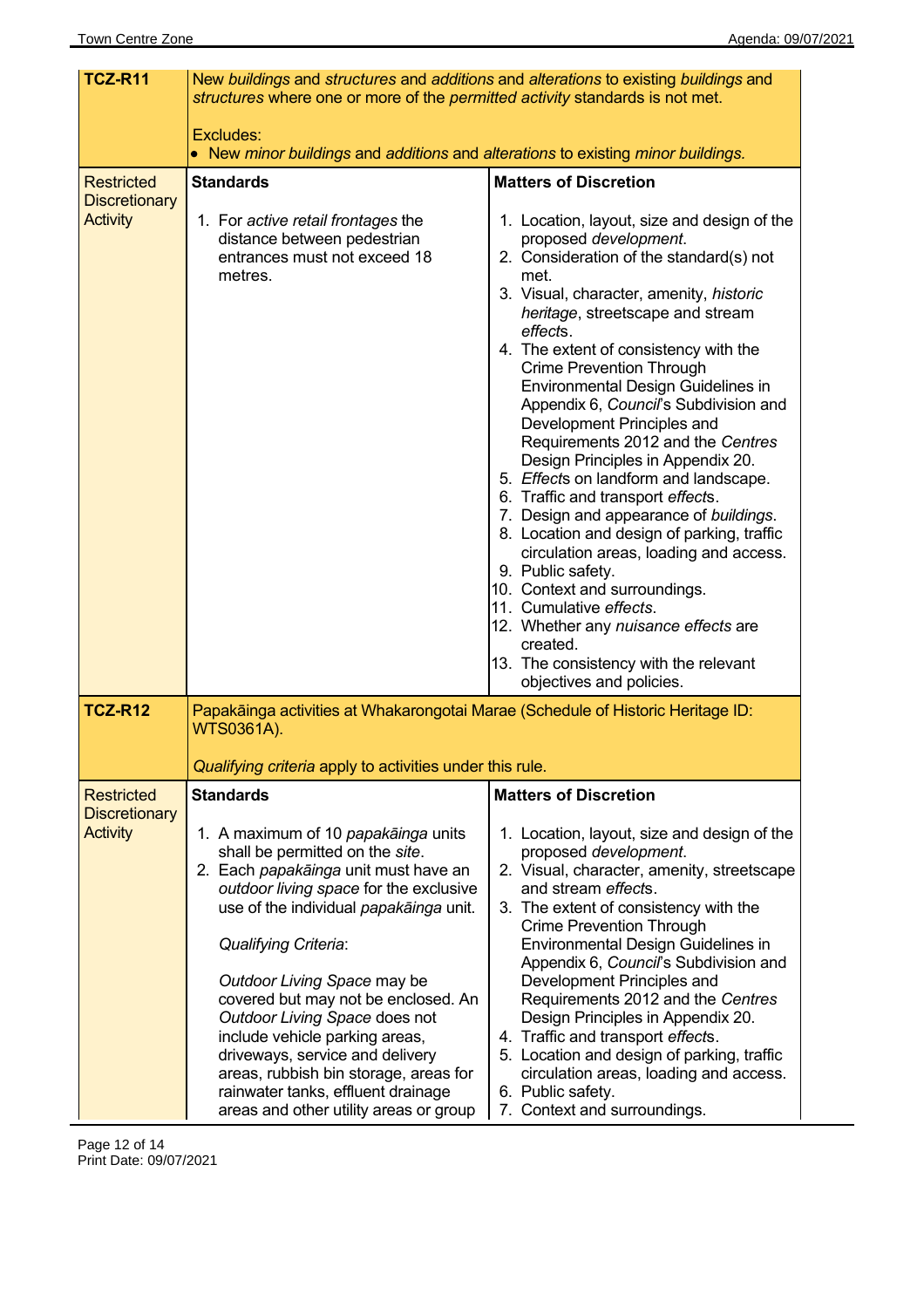|                                                              | residential building communal open<br>space.<br>3. The outdoor living space must be a<br>minimum of $30m^2$ , with a minimum<br>dimension of 2.5 metres and the<br>ability to accommodate a circle with a<br>4 metre diameter.<br>4. The outdoor living space must be<br>directly accessible from a living room<br>(lounge / dining / family etc.) however<br>it shall not be located between a<br>residential building's front and a<br>street.<br>5. The outdoor living space must<br>provide sunlight access to an area of<br>the space with a minimum radius of 2<br>metres that is capable of receiving no<br>less than 1 hour of continuous<br>sunlight between the hours of<br>11:00am-2:00pm on June 21 (mid-<br>winter solstice). | 8. Whether any nuisance effects are<br>created.<br>9. The consistency with the relevant<br>objectives and policies.                                                                                                                                                                                                                                                                                                                                                                                                                                             |  |
|--------------------------------------------------------------|--------------------------------------------------------------------------------------------------------------------------------------------------------------------------------------------------------------------------------------------------------------------------------------------------------------------------------------------------------------------------------------------------------------------------------------------------------------------------------------------------------------------------------------------------------------------------------------------------------------------------------------------------------------------------------------------------------------------------------------------|-----------------------------------------------------------------------------------------------------------------------------------------------------------------------------------------------------------------------------------------------------------------------------------------------------------------------------------------------------------------------------------------------------------------------------------------------------------------------------------------------------------------------------------------------------------------|--|
| <b>TCZ-R13</b>                                               | Development which is undertaken in accordance with the Development Incentives<br>Guidelines set out in Appendix 1.                                                                                                                                                                                                                                                                                                                                                                                                                                                                                                                                                                                                                         |                                                                                                                                                                                                                                                                                                                                                                                                                                                                                                                                                                 |  |
| <b>Restricted</b><br><b>Discretionary</b><br><b>Activity</b> | <b>Standards</b><br>1. The amount of development<br>proposed must not exceed or<br>proceed earlier than the stipulations in<br>the guideline.                                                                                                                                                                                                                                                                                                                                                                                                                                                                                                                                                                                              | <b>Matters of Discretion</b><br>1. The scale of biodiversity, energy or<br>water quality benefits created by the<br>proposal.<br>2. Layout, size, design and location of<br>proposed buildings (excluding minor<br>buildings).<br>3. Visual, character and amenity effects.<br>4. Ecological or biodiversity effects.<br>5. Traffic and transport effects.<br>6. Proposed mitigation, remediation or<br>ongoing management measures.<br>7. Effect on natural character values.<br>8. Cumulative effects.<br>9. The Centres Design Principles in<br>Appendix 20. |  |
| <b>TCZ-R14</b>                                               | Any activity which is listed as a restricted discretionary activity and does not comply<br>with one or more of the associated standards, unless otherwise specifically stated.                                                                                                                                                                                                                                                                                                                                                                                                                                                                                                                                                             |                                                                                                                                                                                                                                                                                                                                                                                                                                                                                                                                                                 |  |
| <b>Discretionary</b><br><b>Activity</b>                      |                                                                                                                                                                                                                                                                                                                                                                                                                                                                                                                                                                                                                                                                                                                                            |                                                                                                                                                                                                                                                                                                                                                                                                                                                                                                                                                                 |  |
| <b>TCZ-R15</b>                                               | Zones.                                                                                                                                                                                                                                                                                                                                                                                                                                                                                                                                                                                                                                                                                                                                     | Activities which create offensive odours detected at any boundary with the Residential                                                                                                                                                                                                                                                                                                                                                                                                                                                                          |  |
| Non-<br>Complying<br>Activity                                |                                                                                                                                                                                                                                                                                                                                                                                                                                                                                                                                                                                                                                                                                                                                            |                                                                                                                                                                                                                                                                                                                                                                                                                                                                                                                                                                 |  |
| <b>TCZ-R16</b>                                               | Offensive trades.                                                                                                                                                                                                                                                                                                                                                                                                                                                                                                                                                                                                                                                                                                                          |                                                                                                                                                                                                                                                                                                                                                                                                                                                                                                                                                                 |  |
| Non-                                                         |                                                                                                                                                                                                                                                                                                                                                                                                                                                                                                                                                                                                                                                                                                                                            |                                                                                                                                                                                                                                                                                                                                                                                                                                                                                                                                                                 |  |

Page 13 of 14 Print Date: 09/07/2021